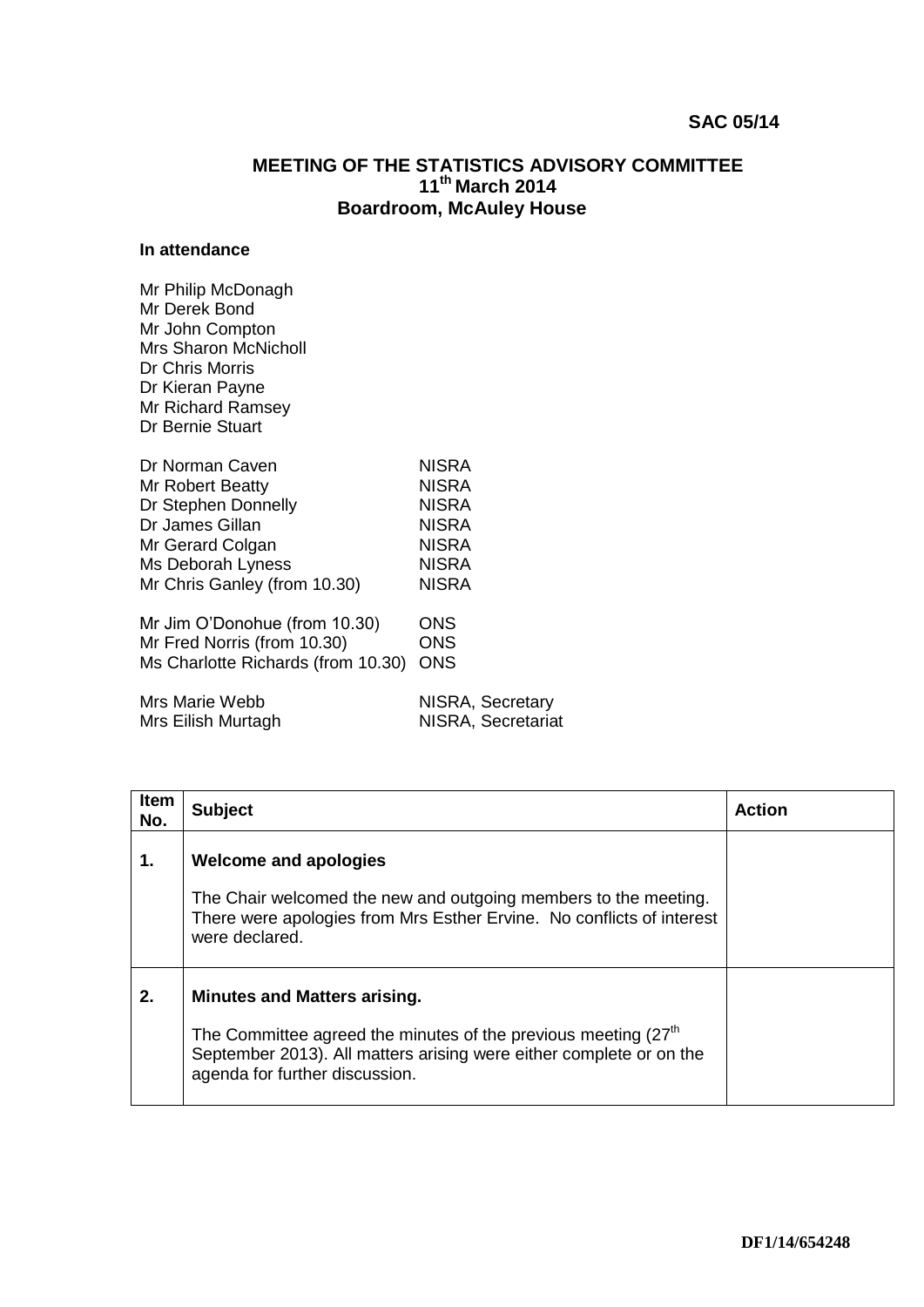| 3. | <b>Census Update</b>                                                                                                                                                                                                                                                                                                                                                                                                                                                                                                                                                                                                                                                                                                                                                                                                                                                                                                                                                                                                                                                                          |                                                                                                                                                   |
|----|-----------------------------------------------------------------------------------------------------------------------------------------------------------------------------------------------------------------------------------------------------------------------------------------------------------------------------------------------------------------------------------------------------------------------------------------------------------------------------------------------------------------------------------------------------------------------------------------------------------------------------------------------------------------------------------------------------------------------------------------------------------------------------------------------------------------------------------------------------------------------------------------------------------------------------------------------------------------------------------------------------------------------------------------------------------------------------------------------|---------------------------------------------------------------------------------------------------------------------------------------------------|
|    | Mr Beatty updated the Committee with progress on the dissemination<br>of Census results, noting that 3 of the 4 main Census releases have<br>been published. The fourth release, Local Characteristics, is a single<br>release scheduled for 20 <sup>th</sup> March 2014. He noted that the harmonised<br>table set across EU which is coordinated and delivered by ONS for<br>the UK, is due to be made available online in late March 2014. A joint<br>Census overview report with CSO Ireland will be available in summer<br>2014. In response to a question from Mr Compton regarding plans for<br>Social Media, Mr Beatty explained that Census used both the NINIS<br>twitter service and the NISRA facebook page. Mr Ramsey noted that<br>the infographics produced by ONS was a good way of generating<br>interest. Mr Beatty explained that Census 2011 infographics had<br>been produced for the 11 new NI Local Government districts and that<br>perhaps more could be done in this area in the future.                                                                            | <b>ACTION: Copy of</b><br>joint overview<br>report to be<br>circulated to<br>members.                                                             |
| 4. | <b>Survey Control Report</b>                                                                                                                                                                                                                                                                                                                                                                                                                                                                                                                                                                                                                                                                                                                                                                                                                                                                                                                                                                                                                                                                  |                                                                                                                                                   |
|    | Dr Donnelly updated the Committee on the key points from the<br>recently published Survey Control report for 2012/13 which details<br>the cost to business of completing statistical surveys issued by NI<br>Departments. He explained that 124 surveys of businesses were<br>issued by government departments in 12/13, approximately two thirds<br>of which were statutory. He further explained that this report was the<br>first to present costs for a financial year and also to calculate costs<br>using the new methodology and outlined plans extend the survey<br>control report to included surveys to household and individuals.<br>Mr McDonagh thanked Dr Donnelly and reminded members that this<br>was an important item on the agenda because the statutory role of<br>the Committee was to consider the burden on business. He noted<br>that the presentation of the report was very much improved.<br>Mr McDonagh and Mrs McNicholl suggested that it would be useful to<br>send a copy of the report to the Chamber of Commerce and the<br>Federation of Small Businesses. | <b>ACTION: Dr</b><br>Donnelly to<br>circulate Survey<br>Control report to<br>Chamber of<br>Commerce and the<br>Federation of small<br>businesses. |
| 5. | <b>Update on Economic and Labour Market Statistics</b>                                                                                                                                                                                                                                                                                                                                                                                                                                                                                                                                                                                                                                                                                                                                                                                                                                                                                                                                                                                                                                        |                                                                                                                                                   |
|    | Ms Lyness updated the Committee on the latest developments in<br>Financial Business Surveys as outlined in section A of SAC 03/2014.<br>In particular she asked members to note that in order to improve<br>information on NI businesses' intermediate consumption, NISRA is<br>proposing to add some additional questions to the 2013 reference<br>year NIABI form, with an estimated increase in compliance cost of<br>approximately 10%. She also asked the Committee to consider the<br>inclusion of an NI sample (approximately 62 businesses) in the<br>annual ONS Business Spend on Capital Items Survey (BSCIS). After<br>a wide ranging discussion the Committee agreed to the inclusion of<br>the NI sample in BSCIS. Ms Lyness also updated the Committee on                                                                                                                                                                                                                                                                                                                       |                                                                                                                                                   |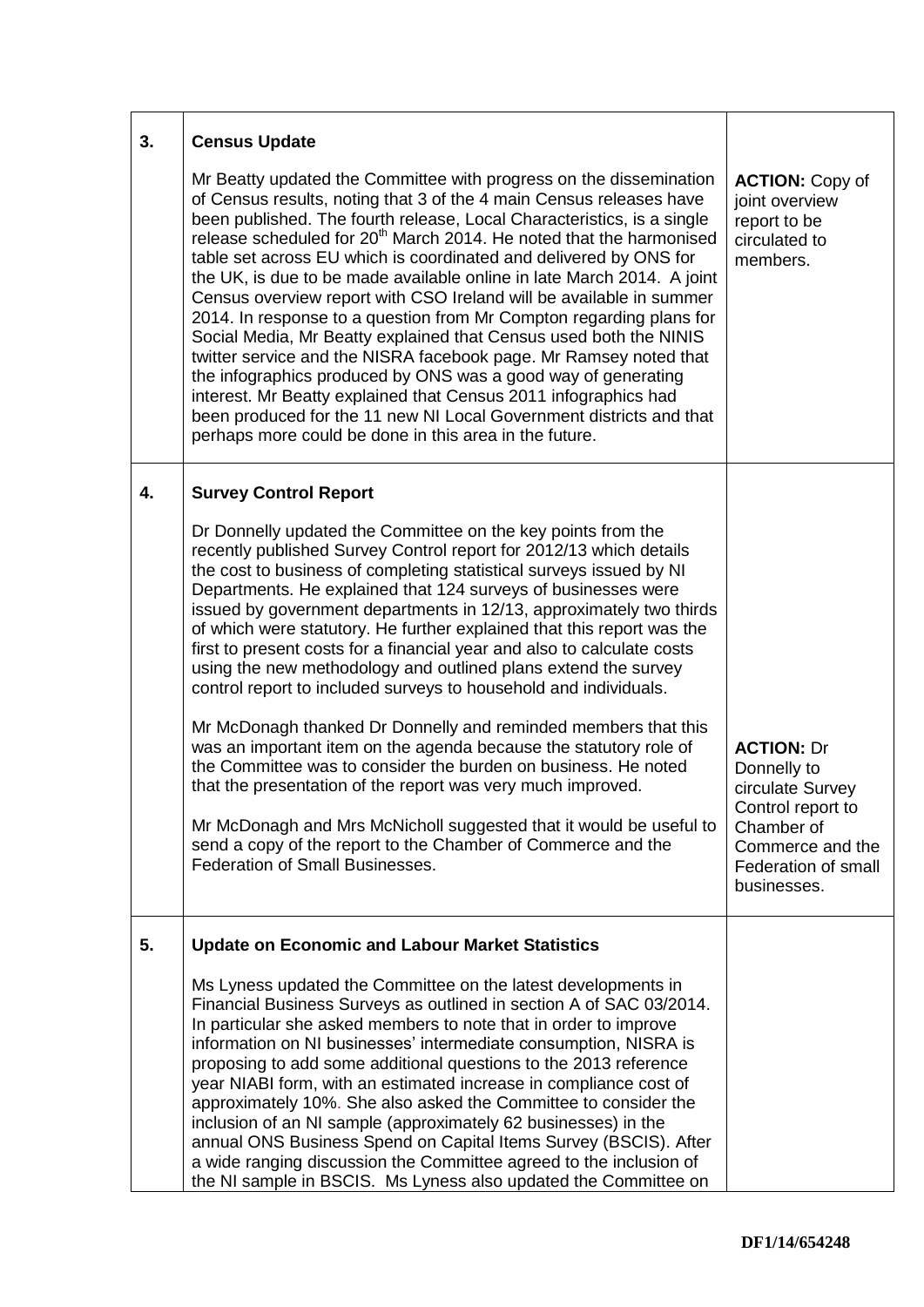developments on the ONS Financial services sector survey developments. It is ONS' intention to issue the survey to approximately 2000 UK businesses each quarter from Q1 2015 onwards. This will include only a small number of NI businesses which will not be enough to produce separate estimates by region and ONS systems are currently unable to accommodate ELMSB request for an NI sample boost. NISRA would welcome an early indication on the Committee's view as to whether there is a need for NI level data. In an answer to questions for Mr McDonagh, Mr Compton and Mr Ramsey, Ms Lyness explained that proving work was ongoing on the IDBR to improve data quality and ONS planned to contact around 200 NI businesses for this purpose. In conclusion Mr Gillan agreed that the best option at present would be to include the small number of NI businesses in the ONS survey as a pilot.

Mr Colgan updated the Committee on the Labour Market indicators as outlined in section B of SAC 03/2014. The Committee were asked to note that Dr Gillan And Dr Power would attend the DEL Committee on the 26<sup>th</sup> March to brief the members on the latest labour market statistics including Youth Unemployment, NEETS, Zero Hours Contracts and Migration. He also advised the Committee that ELMSB and Central Survey Unit are currently engaged with ONS in investigating the possibility of utilising data from other NI household surveys to improve the precision levels of annual LFS data. Members were also asked to note that ONS currently plan to include a zero hours contract (ZHC) question in the 2015 ASHE survey which would allow regional breakdowns.

Mr Colgan also updated the Committee on NI Regional Accounts (section C of SAC 03/2014). ELMSB is responsible for the quality assurance of GVA and GDHI estimates for NI while the ONS is responsible for the production of the estimates. A presentation will be given by Mr Fred Norris of ONS to the Committee on the regional accounts methodology (Item 8 on Agenda). Mr Norris will also present to the Regional Accounts User Group meeting later today to give users a better understanding of the statistics and answer any questions they might have regarding the development of the regional accounts.

Mr Gillan updated members on the reasons for the postponement of Quarter 2 2013 IOP, IOS and NIECI Index results due to the need for additional quality assurance checks on IOS estimates. The IOP results were subsequently published on 30<sup>th</sup> October with no revisions and a full set of revised results for IOS were issued in November 2013. Q2 and Q3 NIECI results were published in January 2014. To conclude, Mr Gillan advised the members that ELMSB is currently setting up a new Twitter account @ELMSNISRA. This was welcomed by the committee members.

Mr McDonagh thanked Dr Gillan, Ms Lyness and Mr Colgan for their input.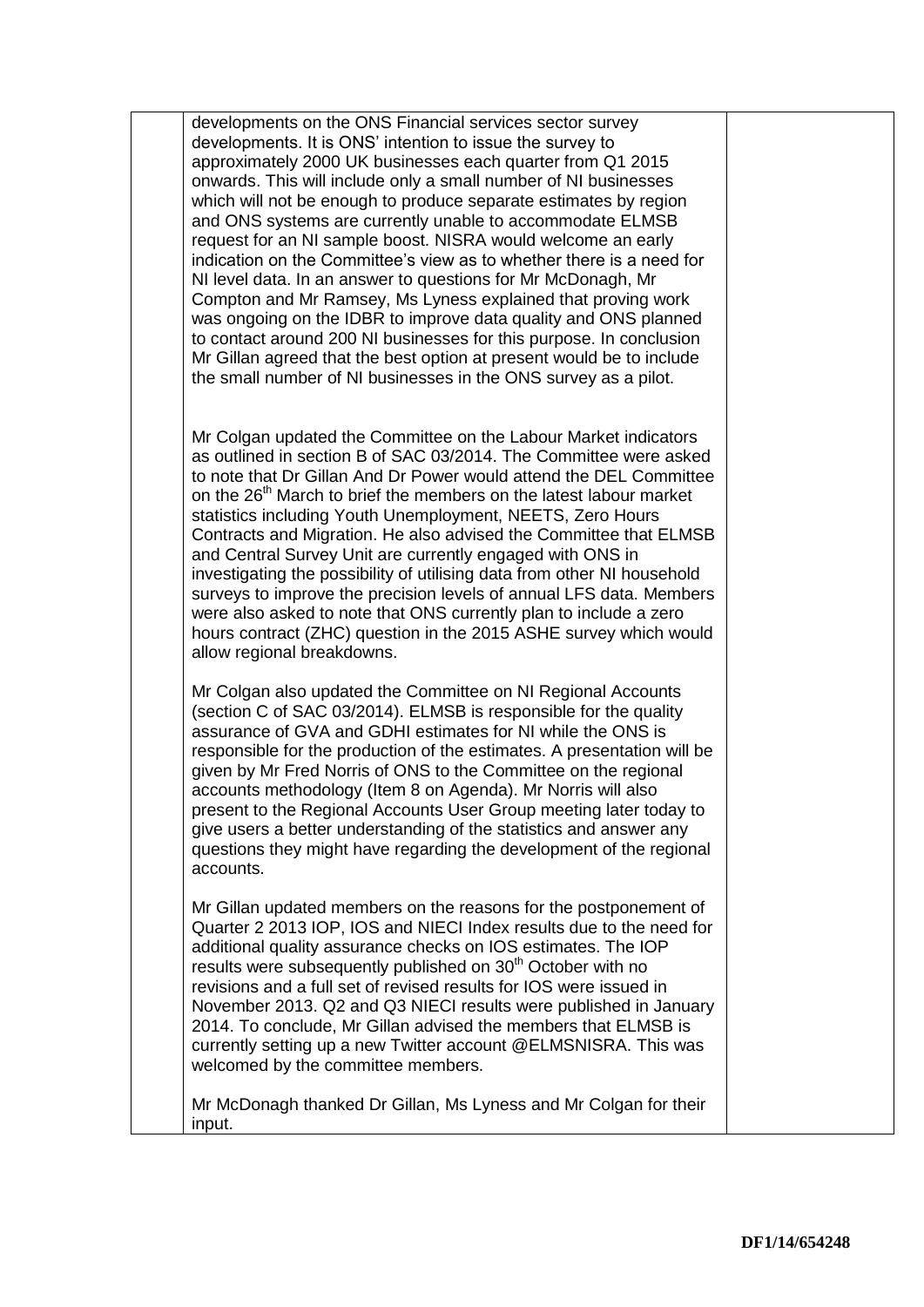| 6. | <b>Economic Accounts</b>                                                                                                                                                                                                                                                                                                                                                                                                                                                                                                                                                                                                                                                                                   |                                                                          |
|----|------------------------------------------------------------------------------------------------------------------------------------------------------------------------------------------------------------------------------------------------------------------------------------------------------------------------------------------------------------------------------------------------------------------------------------------------------------------------------------------------------------------------------------------------------------------------------------------------------------------------------------------------------------------------------------------------------------|--------------------------------------------------------------------------|
|    | Dr Gillan briefly updated the Committee on the progress made on the<br>production of a set of Supply-Use tables (SUTs) for NI. He explained<br>that the work has been taken forward with Mr Jim O'Donohue, an<br>ONS consultant from the Methodology Advice Service and invited Mr<br>O'Donohue to give a presentation to the committee on the scoping<br>study into the feasibility of developing a set of Supply-Use tables for<br>NI.                                                                                                                                                                                                                                                                   |                                                                          |
|    | Mr O'Donohue's presentation included the objectives of the study, an<br>overview of key national accounts concepts and the general<br>approach taken in the construction of the tables. He explained that a<br>draft set of tables had been developed for 2010 and that priority<br>areas for development had been identified.                                                                                                                                                                                                                                                                                                                                                                             |                                                                          |
|    | Dr Gillan outlined the next steps which include identifying priorities<br>and seeking resources, on-going training of NISRA staff, the addition<br>of other data sources, further quality assurance of the accounts<br>developed by ONS and NISRA, preparing documentation and user<br>consultation. In addition to SAC the views of other expert users<br>would be taken and a methodology report would be issued in the<br>near future and a wider user consultation would be carried out.                                                                                                                                                                                                               | <b>ACTION: Dr Gillan</b><br>to issue user<br>consultation to<br>members. |
| 7. | <b>Regional Accounts</b>                                                                                                                                                                                                                                                                                                                                                                                                                                                                                                                                                                                                                                                                                   |                                                                          |
|    | Mr McDonagh welcomed Mr Fred Norris and Ms Charlotte Richards<br>from ONS to the meeting.                                                                                                                                                                                                                                                                                                                                                                                                                                                                                                                                                                                                                  |                                                                          |
|    | Mr Norris and Ms Richards gave a comprehensive presentation to the<br>Committee on Regional Accounts. Mr Norris explained the<br>differences between the GVA and GDHI measures and gave details<br>of both the Income and Production approach to the calculation of<br>Gross Value Added. Ms Richards gave details of the methods used<br>to regionalise data and details of what was published for each<br>measure and at what level of disaggregation. Future work plans<br>included the publication of an updated Regional accounts<br>methodology guide later in the year, and a regional GVA balancing<br>project to consider the validity of producing a single balanced<br>measure of regional GVA. |                                                                          |
|    | A wide ranging discussion took place among the committee on some<br>of the results presented by Mr Norris and Ms Richards.                                                                                                                                                                                                                                                                                                                                                                                                                                                                                                                                                                                 |                                                                          |
| 8. | <b>Official Statistics Update</b>                                                                                                                                                                                                                                                                                                                                                                                                                                                                                                                                                                                                                                                                          |                                                                          |
|    | Dr Donnelly updated the Committee on Official Statistics Issues.<br>Since the last meeting a number of statistical products which have<br>been assessed by the Authority have had their designation as<br>National Statistics confirmed. These included Poverty Statistics<br>(Report 253); FRS- Urban-Rural Report (Report 198) and;<br>Pensioners Income Series Bulletin (Report 198);<br>Northern Ireland Environmental Statistics Report (Report 263);                                                                                                                                                                                                                                                 |                                                                          |